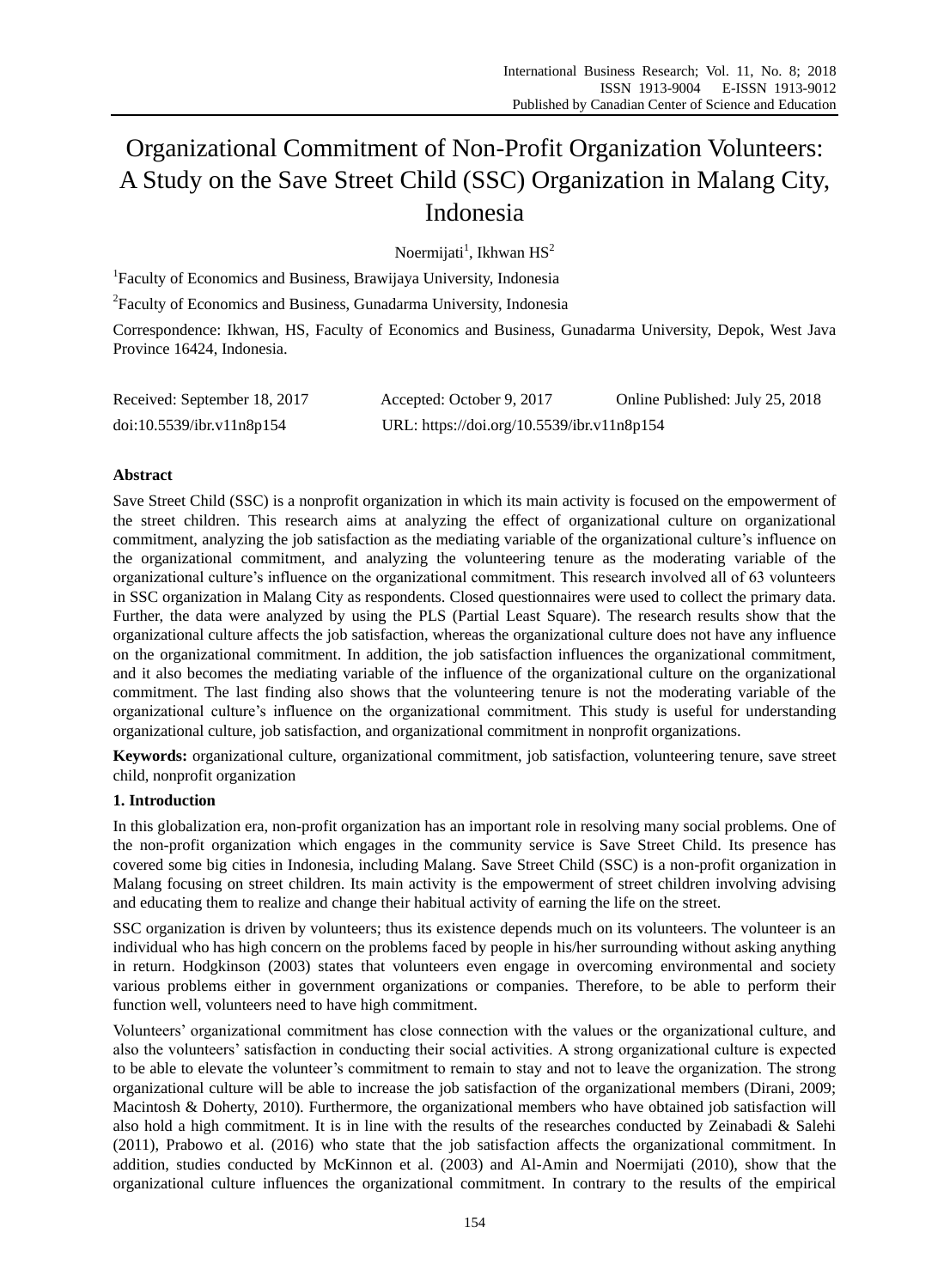studies above, Jain (2015) shows that sociability and solidarity culture does not have any correlation to the continuance commitment.

On the basis of the previous empirical research results, this study has a research gap which differs it from others. This study uses the job satisfaction as the mediating variable. This gap refers to the statement that the strong organizational culture will increase the job satisfaction of the members (Dirani, 2009; Macintosh & Doherty, 2010). Meanwhile, every organizational member who have already perceived the job satisfaction, will also hold a high commitment (Zeinabadi & Salehi, 2011; Prabowo et al. 2016). In addition, this study also takes the volunteering tenure as the moderating variable of the influence of the organizational culture on the organizational commitment. This moderating variable is used to find out whether the time period of being a volunteer in SSC will strengthen or weaken the effect of the organizational culture on the volunteer's organizational commitment. Robbins and Judge (2013) state that the volunteering tenure can be a strong predictor of the volunteer's intention to leave. It can also be inferred that the longer of the members pursue certain works, the higher the members' commitments will be on the organization. Therefore, this study intends to disclose whether the same hypothesis will also work on the volunteers of the non-profit organization or not. Moreover, the originality of this research focuses on the volunteer commitment, and put the volunteering tenure as the moderating variable of the effect of the organizational culture on the volunteer's organizational commitment.

The paper is organized as follows: The next section provides a review of the theoretical literature, some previous study, and sets out the hypotheses of the study. The research methods are presented in the section 3. The next section results of statistical analysis are presented followed by conclusion and managerial implications in section 5.

# **2. Literature Review**

### *2.1 Organizational Culture*

According to Robbins (2006), the organizational culture is defined as a perception held by all the organizational members or the shared meaning of the system which is considered as the characteristics set adopted by an organization. Kotter dan Heskett (1997) state that the organizational culture has two levels, which are: the first, a deep and less visible level which is an organizational culture refers to the shared values among the organizational members which also tend to persist over time; meanwhile, for the second refers to more visible level in which a culture portrays organization's behavior or pattern, so that it is expected that new members automatically feel supported to follow their co-workers. Moreover, Luthan (2006) defines the organizational culture as a norm and value directing the organizational member behavior. In addition, Schein (2010) also states that the organizational culture is a glue between the members and organizational system that held together and stimulates the members' commitment and performance. Basically, a culture is the totality of social behavior patterns, arts, beliefs, and institutions; while the essence of the organizational culture is a norm of act of the organization as well as its members. The strong culture affects the members to be embedded with the organization's goals and work together to achieve the goals. It also notifies the members of how things are done and what things are important to do. The study of Lok dan Crawford (2004) disclose that there is a correlation of the organizational culture on the job satisfaction and organizational commitment. Meanwhile, another research conducted by Nurjanah (2008) aimed at finding out the influence of the leadership style and organizational culture on the organizational commitment and employee performance. The result shows that the organizational culture has a significant and positive effect on the organizational commitment. Other previous studies from McKinnon et al. (2003); Zain et al. (2009); Al-Amin and Noermijati (2010) also show that the organizational culture has an effect on the organizational commitment.

Furthermore, Cartwright (1999) state that a culture has a strength and authority to create personality, behavior, and attitude characteristics of an individual. Based on Cartwright (1999), it can be inferred that the organizational culture has an influence in forming the individual personality, behavior, and attitude. In order to measure the organizational culture, Cartwright found nine motivation factors which also become a base of the culture measurement/indicator, which are Identification, Equity, Equalit, Consensus, Instrumentality, Rationality, Development, Group Dynamics, Internalization.

The organizational culture in SSC is measured by using indicators adopted from Cartwright and other indicators that fit the condition of the research object. The indicators consist of: (1) equity: the balance between the aqcuired reward and experience and the volunteer's desired; (2) equality: the equal treatment and respect among volunteers, regardless of status, seniority, and the contribution made; (3) communication: the relationship conducted through communication among volunteers; (4) Empathy: there is more understanding and caring among volunteers; and (5) technology: the use of the application and socal media to assist the coordination, take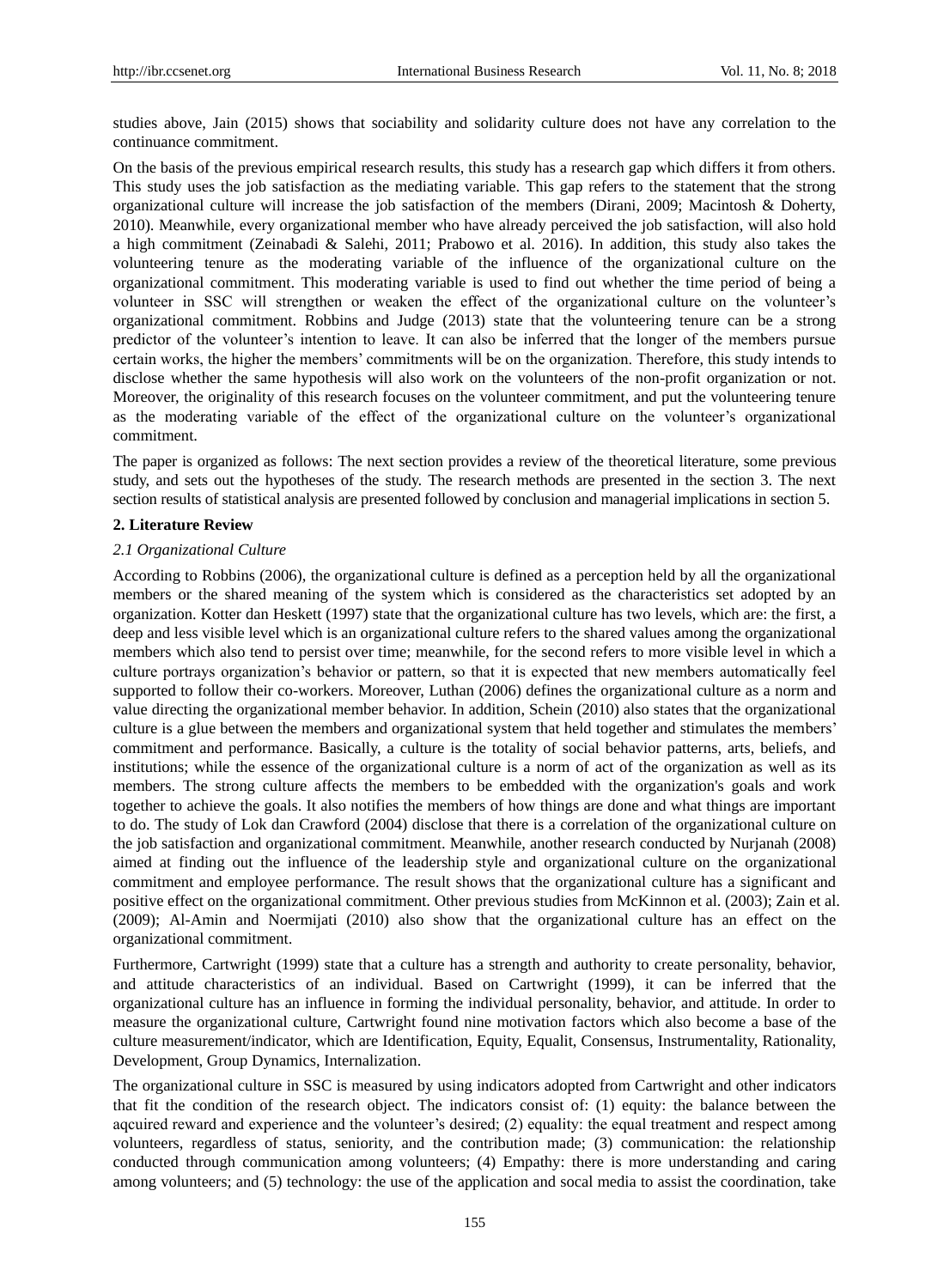decision, and disseminate information to other volunteers.

#### *2.2 Job Satisfaction*

According to Robin and Judge (2013), the job satisfaction is a positive feeling of certain works resulted from the assessment of the work characteristics. An employee with high job satisfaction has a positive assessment or feeling towards his/her job, it also happens vice versa. Meanwhile, Flannery et al. (2008) states that the job satisfaction is an individual attitude towards his/her job reflected as a self-attitude on the tendency and response of the job being done at the level of pleasure or displeasure. This self-attitude refers to either the visible or invisible individual attitude. Locke (1970) published a job satisfaction theory well-known as Range of Affect Theory which describes that the employee job satisfaction is measured through the wishes differentiation of which the employees earn from their job. Parker (2007) mentions the three matters are known to lead to the job satisfaction: job situation, employee characteristics, and the result of the employee interaction.

Locke (1970) states that there are five indicators of the job satisfaction: The Work Itself, Pay, Promotion Opportunities, Supervision, Coworkers. In correlation to the volunteer job satisfaction, there is a high expectation of the volunteers to be able to fulfill their desire that is by working better as the volunteers, receiving rewards of what they have done, and developing themselves. Considering these, it needs an adjustment of the job satisfaction indicators. Therefore, referring to the five job satisfaction indicators proposed by Locke (1970), the two indicators are considered being adjusted based on the condition of the research object which is to measure the job satisfaction of the volunteers in SSC Malang. Indicators of the volunteer job satisfaction are as follows: (1) The Work Itself: how far the voluntary work provides chances to volunteers to have interesting work, opportunity to learn, and opportunity to accept responsibility; (2) Appreciation: rewards received by volunteers for their contribution to the organization; (3) Development Opportunities: the opportunities for volunteers to develop; (4) Supervision: the capability of the supervisor or division coordinator to provide technical and moral supports for volunteers; (5) Coworkers: coworkers have a great role in creating a conducive working environment and high job satisfaction.

#### *2.3 Organizational Commitment*

Luthan (2006) states that organizational commitment is an attitude showing the loyalty of employees and considered as a continuous process of how the members of the organization express their interest on the success and the good of the organization. Furthermore, the loyalty is indicated through three important matters which are: 1). the strong desire of the individual to stay as an organizational member; 2) the desire to exert the efforts for the sake of the organization; 3). the belief and strong acceptance on the aims and values of the organization. Allen and Meyer (1991) define organizational commitment as a psychological construct portraying the relationship between the members of the organization and their organization, and having implications on the individual decision to continue their organizational membership. Allen and Meyer (1991) also introduce a model named Three Component Model (TCM) including affective commitment; continuance commitment; normative commitment. Furthermore, the three components become the measurement indicators of the organizational commitment variable in this study.

Organizational commitment can be expressed as a sense of emotional attachment of the individual / members in an organization which allows them to prefer to keep remaining in the organization than those who have no involvement to the organization. The members who have high commitment also have a strong involvement. In addition, the organizational members who also have high commitment will have more possibilities to stay than those who have no commitment. A study conducted by Puspitawati (2013) aimed at disclosing the influence of job satisfaction on the organizational commitment and service quality at Hotel Bali Hyatt Sanur. The results show that the job satisfaction positively and significantly affects the organizational commitment. Moreover, the organizational members who obtain the job satisfaction will also have a high commitment. These results are in line with the studies conducted by Zeinabadi & Salehi (2011); Fraga *et al*. (2015); Prabowo *et al*. (2016) disclosing that the job satisfaction effects the organizational commitment.

#### *2.4 Volunteering Tenure*

The length period of being volunteers is also considered identic to the volunteering tenure. Tenure can be defined as a working time at a certain position or also as a job experience (Robin & Judge, 2013). Tenure refers to how long an individual pursues a particular occupation meaning that the longer the person stays working in certain position, the more experience he/she will get. English et al. (2010) divide the working period into three stages, which are early, middle, and later stage. The research results of English et al. (2010) show that at certain different tenure stages, it is found that there is also a different strength of affective commitment. Noermijati (2015) in her research divides the working period into two, which are the new and old working period. Therefore, in this study,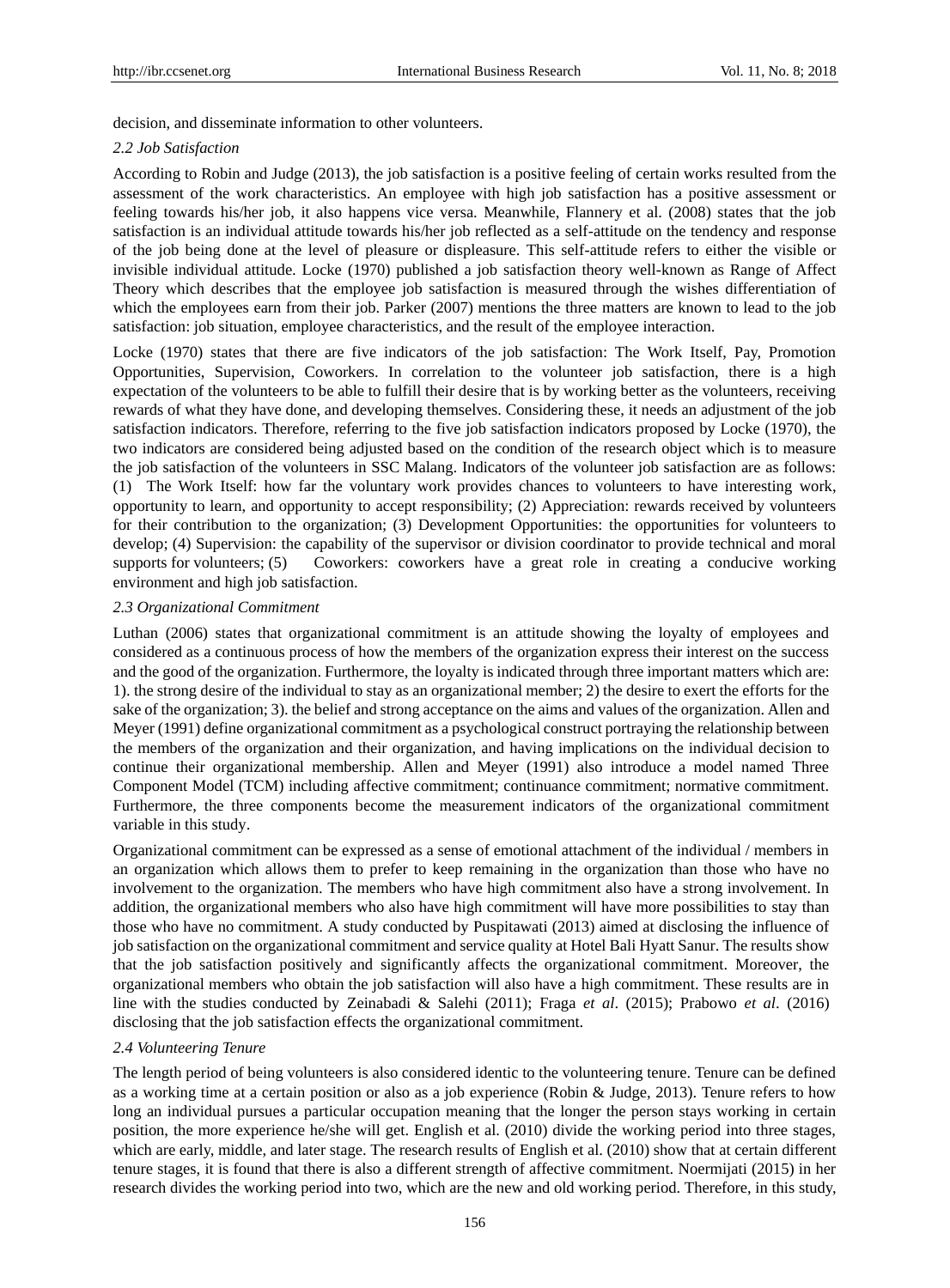the volunteers of SSC Malang, a non-profit organization in Malang, can be divided into two which are the newcomers and long-time members.

This research analyzes the influence of organizational culture on organizational commitment which is mediated by job satisfaction and moderated by volunteering tenure:



Figure 1. Research Framework

Referring to the review of related literature above, there are five research hypotheses which can be mentioned as follows:

H1: Organizational culture influences organizational commitment

H2: Organizational culture influences volunteer's job satisfaction

H3: Job satisfaction influences volunteer's organizational commitment

H4: Job satisfaction mediates the influence of organizational culture on volunteer's organizational commitment.

H5: Volunteering tenure moderates the influence of organizational culture on volunteer's organizational commitment.

# **3. Research Methods**

This research involved the entire population members, which were 63 volunteers of non-profit organization, SSC Malang as the research respondents. Sampling technique used was census method. Data gathering was done by distributing questionnaire and documentation. The respondents' answers were measured by using 5 Likert scales. The data were analyzed by using statistic technique PLS (Partial Least Square).

| Table 1. Variable Measurement |
|-------------------------------|
|                               |
|                               |

| No. | Variable                                          | Indicator                 |
|-----|---------------------------------------------------|---------------------------|
|     |                                                   | Equity                    |
|     |                                                   | Equality                  |
| 1.  | Organizational Culture (Cartwright, 1999)         | Communication             |
|     |                                                   | Empathy                   |
|     |                                                   | Technology                |
|     |                                                   | The work itself           |
|     |                                                   | Appreciation              |
| 2.  | Job satisfaction (Locke, 1970)                    | Development opportunities |
|     |                                                   | Supervision               |
|     |                                                   | Co-workers                |
|     |                                                   | Affective                 |
| 3.  | Organizational Commitment (Meyer snf Allen, 1991) | Continuant                |
|     |                                                   | Normative                 |
| 4.  | Volunteering Tenure (Noermijati, 2015)            | Volunteering tenure       |

Respondents' characteristic included gender, age, education and occupation. The numbers of female respondents were bigger than males, which is 65% female and 35% male. Majority (81%) of the respondents are between 20-30 years old and 19% is below 20 years old. Respondents with Bachelor Degree (S1) have the majority percentage 52%, S2 1% and Junior High School 41%. Based on the volunteering tenure, the majority of SSC Malang volunteers has joined the organization for more than 12 months (63%), and the rest has joined less than 12 months.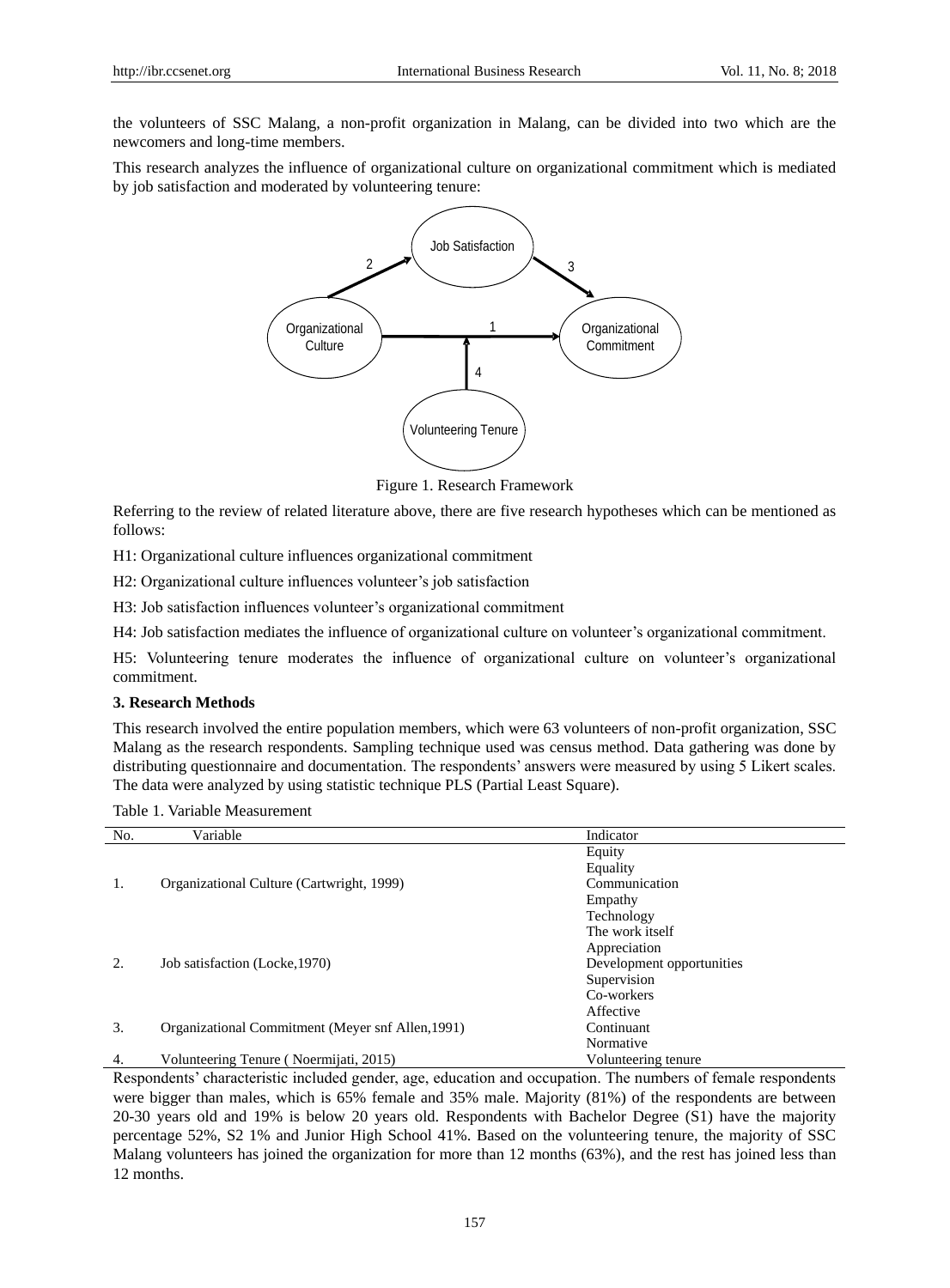# **4. Data Analysis and Findings**

## *4.1 Outer Model Evaluation*

Based on the testing result of convergent validity, it shows that all research indicators are valid in measuring its own research variable.

| Item  | Organizational Culture | Job satisfaction | Organizational<br>Commitment | Volunteering Tenure |
|-------|------------------------|------------------|------------------------------|---------------------|
| A.2.3 | 0.756                  | $-0.058$         | 0.007                        | 0.239               |
| A.3.1 | 0.618                  | 0.368            | $-0.180$                     | $-0.087$            |
| A.3.2 | 0.617                  | 0.023            | $-0.237$                     | $-0.147$            |
| A.3.3 | 0.692                  | $-0.318$         | 0.05                         | 0.106               |
| A.4.1 | 0.740                  | $-0.109$         | 0.075                        | $-0.218$            |
| A.4.2 | 0.737                  | 0.129            | 0.089                        | 0.038               |
| A.4.3 | 0.675                  | 0.004            | 0.034                        | 0.129               |
| A.1.2 | 0.528                  | $-0.166$         | 0.148                        | 0.136               |
| A.2.1 | 0.653                  | 0.488            | $-0.099$                     | $-0.079$            |
| A.2.2 | 0.645                  | $-0.351$         | 0.092                        | $-0.130$            |
| C.1.1 | 0.024                  | 0.654            | 0.319                        | 0.268               |
| C.2.1 | $-0.090$               | 0.773            | $-0.064$                     | 0.187               |
| C.2.3 | $-0.376$               | 0.72             | $-0.034$                     | 0.115               |
| C.4.1 | 0.132                  | 0.703            | $-0.083$                     | $-0.153$            |
| C.4.2 | $-0.247$               | 0.608            | 0.055                        | $-0.261$            |
| C.5.2 | 0.232                  | 0.810            | $-0.117$                     | $-0.058$            |
| C.5.3 | $-0.169$               | 0.662            | $-0.086$                     | $-0.218$            |
| C.3.1 | 0.209                  | 0.537            | $-0.048$                     | 0.376               |
| C.2.2 | $-0.180$               | 0.657            | $-0.127$                     | $-0.107$            |
| C.4.3 | 0.215                  | 0.530            | 0.106                        | 0.106               |
| C.5.1 | 0.342                  | 0.581            | 0.164                        | $-0.229$            |
| E.1.2 | $-0.182$               | 0.036            | 0.650                        | $-0.062$            |
| E.1.3 | 0.005                  | 0.026            | 0.712                        | 0.168               |
| E.2.3 | $-0.063$               | 0.229            | 0.810                        | 0.115               |
| E.3.3 | $-0.042$               | 0.200            | 0.778                        | 0.233               |
| E.3.1 | 0.229                  | $-0.689$         | 0.531                        | $-0.130$            |
| E.1.1 | $-0.057$               | $-0.056$         | 0.536                        | $-0.180$            |
| E.2.1 | 0.106                  | $-0.176$         | 0.539                        | $-0.455$            |
| E.2.2 | 0.139                  | $-0.277$         | 0.521                        | 0.008               |
| E.3.2 | $-0.043$               | 0.462            | 0.543                        | 0.098               |
| LR    | $\mathbf{0}$           | $\boldsymbol{0}$ | $\boldsymbol{0}$             | 1.000               |

Table 2. Testing of Discriminant Validity using Cross Loading

Based on the testing result of *discriminant validity* using cross loading on Table 2, it indicates that the indicators predict its own latent variable better than other latent variable indicator. Based on the analysis result, it can be interpreted that the testing of *discriminant validity* has been fulfilled.

Based on the testing result of *composite reliability,* the composite reliability score of each research variable is: 1) organizational culture 0.889; 2) job satisfaction 0.895; 3) organizational commitment 0.854; 4) volunteering tenure 1.000. The testing result of Composite Reliability shows that the score of organizational culture, job satisfaction, commitment and volunteering tenure variable is bigger than 0.70, thus the model has fulfilled the criteria of discriminant validity (all construction on organizational culture, job satisfaction, commitment and volunteering tenure indicator strengthen each of its latent variable or able to measure its latent variable).

# *4.2 Inner Model Evaluation*

Based on the Testing of inner was found that job satisfaction has influence with prediction score of the entire model 0.512 or 51.2%. Commitment variable has influence with prediction score 0.215 or 21.5%. Moreover, the testing on inner model can also be seen from the evaluation of predictive relevance stone-geiser Q-square test for predictive relevance. R-square score is put into Q-square equation as follows:

# $Q^2 = 1 - (1 - R_1^2)(1 - R_2^2)...(1 - R_p^2)$

Based on Q-square evaluation, it shows that the model has predictive relevance because it has the value of 0.61692 which is bigger that 0 (zero), therefore the model is good to be used.

# *4.3 Hypothesis Testing*

The hypothesis testing result by using PLS and Sobel formula can be seen on Table 3-5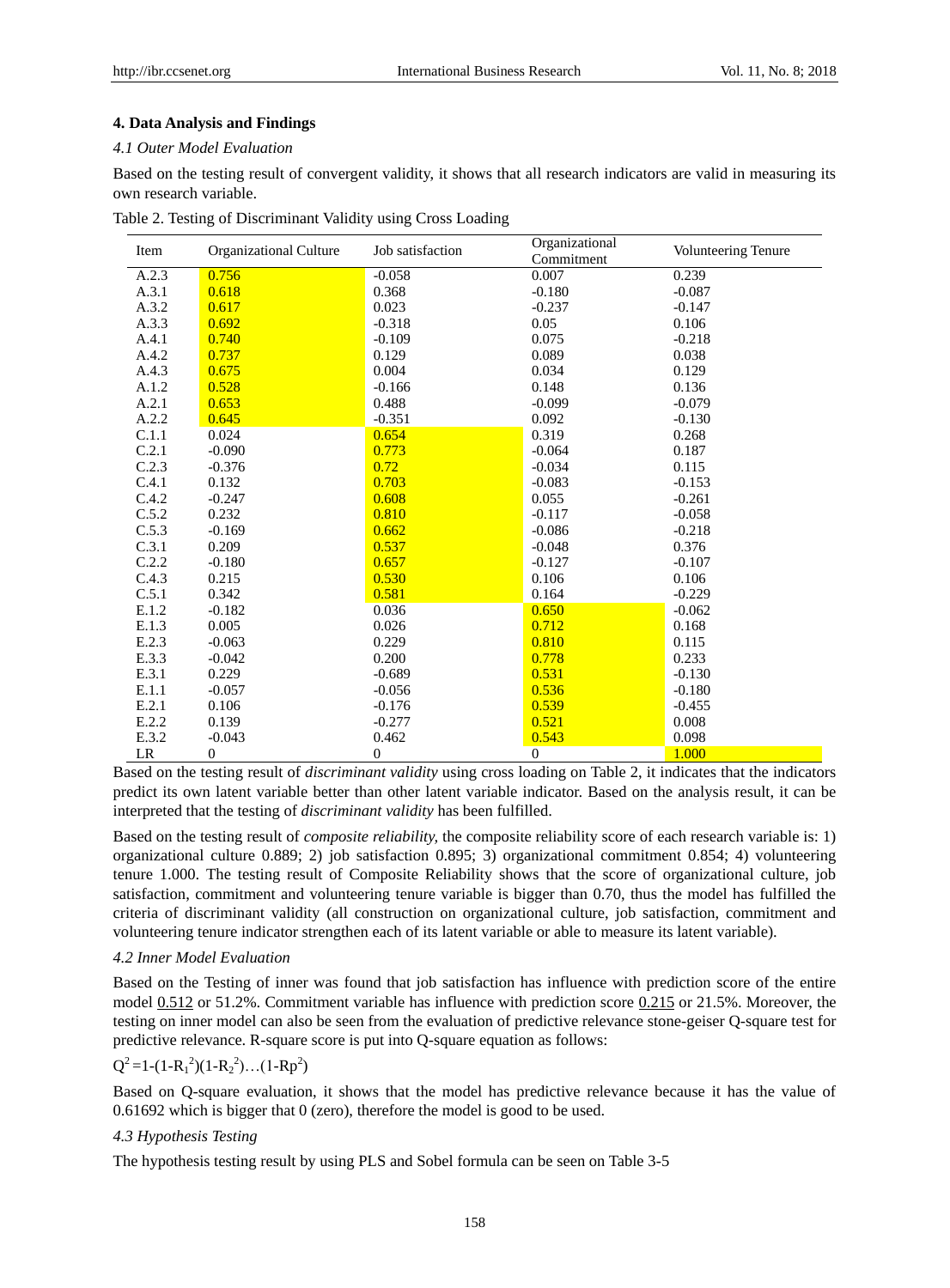| Variable                                                                            | <b>Path Coefficient</b> | Deviation<br>Standard | P Values  | Remarks       |                   |  |
|-------------------------------------------------------------------------------------|-------------------------|-----------------------|-----------|---------------|-------------------|--|
| Organizational culture -> organizational commitment<br>0.165                        |                         | 0.119                 | 0.086     | Insignificant |                   |  |
| Organizational culture $\rightarrow$ job satisfaction                               | 0.711                   | 0.099                 | < 0.001   | Significant   |                   |  |
| job satisfaction -> organizational commitment                                       | 0.458                   | 0.108                 | < 0.001   | Significant   |                   |  |
| Table 4. Indirect Effect of Coefficient Path, and Moderation Role                   |                         |                       |           |               |                   |  |
| Variable                                                                            |                         | Path                  | Deviation | P             | Remarks           |  |
|                                                                                     |                         | Coefficient           | Standard  | Values        |                   |  |
| job<br>satisfaction<br>culture $\rightarrow$<br>Organizational<br>→                 | Organizational          | 0.343                 | 0.079     | < 0.001       | Significant       |  |
| Commitment                                                                          |                         |                       |           |               |                   |  |
| Organizational culture $\rightarrow$<br>$*$<br>Volunteering<br>tenure<br>commitment | Organizational          | $-0.027$              | 0.125     | 0.414         | Insignifica<br>nt |  |
| Table 5. Moderation Testing without Involving Mediation Variable                    |                         |                       |           |               |                   |  |
| Variable                                                                            |                         | Path                  | Deviation | P             | Remarks           |  |
|                                                                                     |                         | Coefficient           | Standard  | Values        |                   |  |
| Organizational culture $\rightarrow$ Organizational Commitment                      |                         | 0.405                 | 0.110     | < 0.001       | Significant       |  |
| * Organizational culture $\rightarrow$<br>Volunteering tenure<br>commitment         | Organizational          | $-0.017$              | 0.125     | 0.446         | Insignifica<br>nt |  |

#### Table 3. Direct Testing of Path Coefficient

Hypothesis testing is conducted to find out the influence among variables. If p-value is less than 0.05 then it is significant and thus research hypothesis is accepted, and vice versa. If p-value is more than 0.05 then it is insignificant and thus research hypothesis is rejected.

H1: Organizational culture influences organizational commitment

The testing result on Table 4 shows p-value score of direct effect of organizational culture on organizational commitment 0.09, which is above 0.05 (insignificant), thus H1 is rejected and interpreted that organizational culture does not influence organizational commitment.

H2: Organizational culture influences volunteer's job satisfaction

With 99% assurance, testing result on Table 4 shows that organizational culture has the significant positive influence on job satisfaction ( $\beta = 0.71$ ,  $P < 0.01$ ) which is shown by significant score <0.01. Therefore H2 is accepted.

H3: Job satisfaction influences volunteer's organizational commitment

With 99% assurance, testing result on Table 4 shows that job satisfaction has significant positive influence on commitment ( $\beta$ =0.458, P<0.01) which is shown by the significant score <0.01. Thus H3 is accepted and interpreted that the higher volunteer's job satisfaction level, it will significantly influence on the increasing of organizational commitment.

H4: Job satisfaction mediates the influence of organizational culture on volunteer's organizational commitment.

Referring to Table 4 and Table 5 which show that organizational culture does not significantly influence organizational commitment, while the organizational culture influences job satisfaction, and job satisfaction significantly influences organizational commitment, moreover the test result of the indirect effect of the organizational culture on the organizational commitment through job satisfaction is not significant, thus it can be concluded that job satisfaction fully mediates the influence of organizational culture on organizational commitment. It shows that the organizational culture will only influence organizational commitment through volunteer's job satisfaction.

H5: Volunteering tenure moderates the influence of organizational culture on volunteer's organizational commitment.

The hypothesis test result shows that the moderation role of volunteering tenure on the influence of organizational culture on organizational commitment, involving mediation variable (P-Value=0.41) and not involving (P-Value=0.44), the result shows that P-Value score >0.05 (insignificant), therefore H5 is rejected. It means that volunteering tenure does not moderate or neither strengthen nor weaken the influence of organizational culture on the organizational commitment.

### **5. Discussions**

#### *5.1 Organizational Culture Influences Organizational Commitment*

Organizational culture does not influence organizational commitment. Descriptive analysis result shows that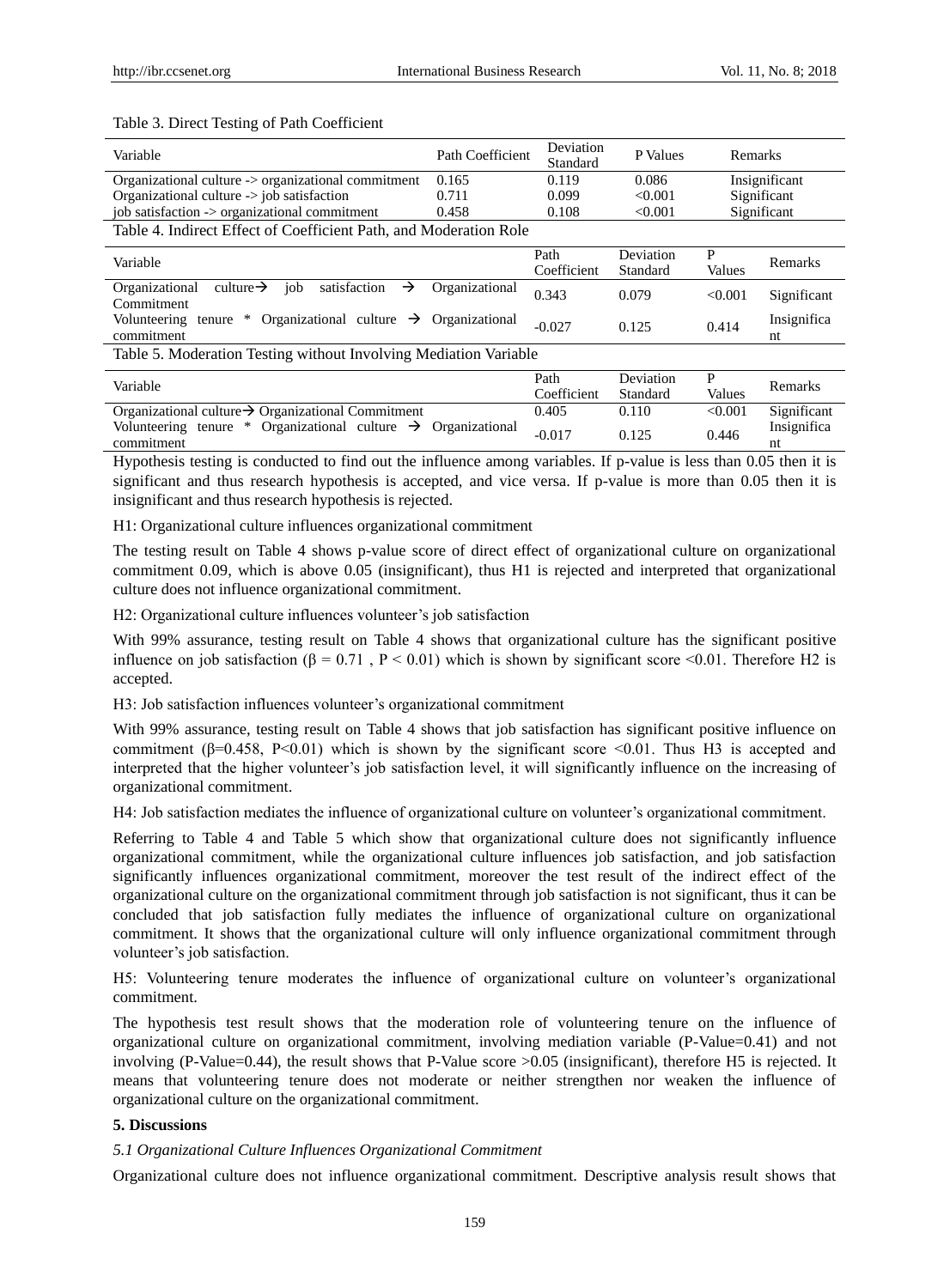volunteers perceive a strong organizational culture in SSC organization. Volunteers have high commitment; commitment indicator with highest perceived score is affective commitment indicator with quite high average score, while the lowest commitment indicator is continuant commitment indicator. It means that the volunteers of SSC Malang feel comfort and want to be a part of the organization, which is shown by the high score of affective and continuant commitment. This shows that the volunteers of SSC Malang have a strong will to stay in the organizational, no intention to leave and also have a strong organizational commitment. Organizational culture does not significantly influence organizational commitment; this can be caused by the condition when the volunteers are graduated, they are expected to expand their career in other city or place. Since most of the volunteers are university students, thus after they completed their study and work at another city, then they have to leave Malang and also their role as volunteers at SSC. This research result does not support the researches of McKinnon et al. (2003); Al-Amin and Noermijati (2010) which states that organizational culture influences the organizational commitment.

## *5.2 Organizational Culture Influences Job Satisfaction*

Organizational culture is a profound value of an organization which is manifested into how employees are expected to behave. Organizational culture which emphasizes on the value of companionship, mentor and respect of each other will be able to increase the job satisfaction of volunteers. Organizational culture which is measured by 15 items shows that, according to the respondents' perception, the organizational culture of SSC is already in a solid level. It means that the volunteers have felt the strong organizational culture in SSC. The organizational culture indicator which is perceived with the highest average score is technology indicator, while empathy indicator gains the lowest average score even though it is still at the average-high level. Technology does not only play a very important role in the transmission of information and decision making, but also as a medium to spread and internalize the organizational culture of SSC, especially for the newly joined volunteers. What needs attention is the empathy of volunteers. It still needs to be improved in order to enhance understanding and concern between volunteers in order for them to be more satisfied. This research result is in line with the researches of Lund (2003); Bellou (2010); Dirani (2009); MacIntosh & Doherty (2010); Dinar et al (2017), which states that organizational culture influences the job satisfaction of employees.

### *5.3 Job Satisfaction Mediates the Influence of Organizational Culture on Organizational Commitment*

Organizational culture does not have significant direct influence on organizational commitment. However, organizational culture will only influence organizational commitment through job satisfaction. Therefore, it can be concluded that job satisfaction fully mediates the influence of organizational culture on organizational commitment, and that organizational culture will only influence organizational commitment when the volunteers reach job satisfaction. Here, the role of the volunteer's satisfaction is very important so that the strong organizational culture of SSC will be able to keep the volunteers as members of SSC organizational Malang.

# *5.4 Volunteering Tenure Moderates the Influence of Organizational Culture on Organizational Commitment*

Volunteering tenure eventually does not strengthen or weaken the influence of organization culture on organizational commitment. Whether it is new or old volunteer, it will not strengthen or weaken the influence of organizational culture on organizational commitment. Even when it is analyzed by involving and not involving job satisfaction as the mediating variable of the influence of organizational culture on organizational commitment, volunteering tenure still does not strengthen or weaken the influence of organizational culture on organizational commitment. It is related to the psychological condition of the volunteers itself, whether they are new or old volunteers, everything starts from the individual call or will of the volunteers to help other people who need their help. They become volunteers in SSC organization because they want to be beneficial for other people

#### **6. Conclusions**

## *6.1 Theoretical and Practical Implications*

This study provides significant theoretical and managerial implications through testing associations and attempting to deliver a framework for organizational commitment of volunteers in nonprofit organization and its theoretically related job satisfaction. In this regard, it presents empirical evidence that organizational culture have positive effect on job satisfaction, but not significantly related to commitment. However, organizational commitment is indirectly affected by organizational culture through job satisfaction. Furthermore, volunteering tenure is not a moderating variable on the relationships of organizational culture - commitment and job satisfaction - commitment. Results of this study are contradictory to McKinnon et al. (2003); Zain et al. (2009); Al-Amin and Noerjimati (2010) study on the relationship of culture and organizational commitment, therefore,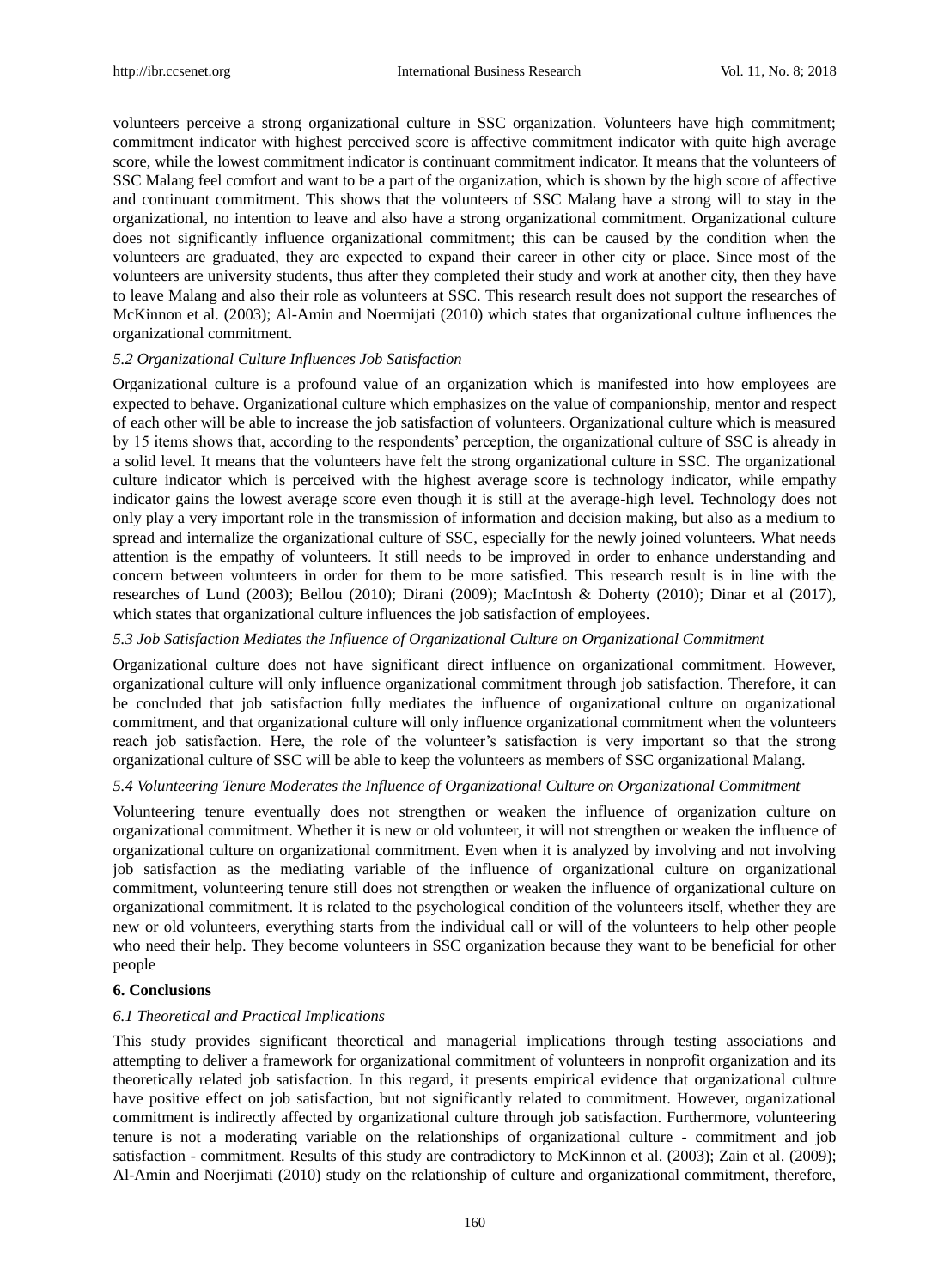further research could explore the effect of culture, along with job satisfaction as mediator on organizational commitment. The study is useful for understanding organizational culture, job satisfaction, and organizational commitment in non-profit organizations.

At a policy level, the results of the study indicate that organizational culture can benefit from instituting policies and practices aimed at fostering job satisfaction. For example, policies aimed at providing the effective communication through formal and non-formal meetings between members of the organization, provide a sense of equity and equality for all volunteers, enhance empathy, and encourage the use of technology. Organizational commitment can be enhanced through job satisfaction. For example, policies aimed at improving job satisfaction by ensuring that members of the organization have a strong motive to work as volunteers. In addition, members of the organization need to be appreciated through personal development and training policies.

#### *6.2 Limitation of the Study*

The questionnaire of this research has not added open question items. It is suggested for the further research to add open question items in order to gain more detail information related to the observed variable. It is better for the further research to broaden the research object on other non-profit organizations. It is also suggested that the next research adds other variables such as involvement and organizational citizenship behavior into research model.

#### *6.3 Conclusions*

Organizational culture does not have direct influence on volunteer's organizational commitment. A strong organizational culture has not yet been able to directly increase volunteer's commitment toward SSC organization Malang. Organizational culture influences the job satisfaction of volunteers, a strong organizational culture is able to increase the job satisfaction of the volunteers. Job satisfaction influences the organizational commitment of volunteers. Satisfied volunteers will be able to enhance their commitment toward organization. Job satisfaction fully mediates the influence of organizational culture on volunteer's organizational commitment. Organizational culture will be able to increase volunteer's commitment when it is able to enhance volunteer's job satisfaction. The volunteering tenure does not moderate or is not able to weaken or strengthen the influence of organizational culture toward the volunteer's organizational commitment.

#### **References**

- Al-Amin, R. P., & Noermijati. (2010). Kajian Tentang Nilai Nilai Inti Budaya Organisasi Dan Komitmen Anggota AIESEC Local Committee Universitas Brawijaya Malang*. Jurnal Aplikasi Manajemen, 8*(3), 607-616. Retrieved from http://www.jurnaljam.ub.ac.id/index.php/jam/article/download/201/231
- Allen, N. J., & Mayer, J. P. (1990). The Measurement and Antecedent of Affective, Continuance,and Normative Commitmen to Organization. *Journal of Occupational Psychology*, *63,* 1-18. https://doi.org/10.1111/j.2044-8325.1990.tb00506.x
- Bellou, V. (2010). Organizational culture as a predictor of job satisfaction: the role of gender and age. *Career Development International*, *15*(1), 4-19. https://doi.org/10.1108/13620431011020862
- Cartwright, J. (1999). *Cultural Transformation: Nine Factors for Continuous Business Improvement*. Financial Times/ Prentice Hall.
- Dinar, W., & Armanu, N. (2017). The Influence of Organization Culture and Motivation on the Voulenteer's Intention to Leave Mediated by the Work Satisfaction: A Study On Volunteers at Non Profit Organization Save Street Child in East Java Province. *Russian Journal of Agricultural and Socio-Economic Sciences* (ROJAS), *1*(61), 137-147. https://doi.org/10.18551/rjoas.2017-01.14
- Dirani, K. M. (2009). Measuring the Learning Organization Culture, organizational Commitment and Job Satisfaction in the Lebanese Banking Sector. *Human Resource Development International*, *12*(2), 189-208. https://doi.org/10.1080/13678860902764118
- English, B., Morrison, D., & Chalon, C. (2010). Moderator effect of organizational tenure on the relationship between psychological climate and affective commitment. *Journal of Management Development*, *29*(4), 394-408. https://doi.org/10.1108/02621711011039187
- Hodgkinson, V. A. (2003). Volunteering in Global Perspective. In The Values of Volunteering, Springer: 35-53. Retrieved from Springer book series.
- Jain, A. K. (2015). Volunteerism and organisational culture Relationship to organizational commitment and citizenship behaviors in India. *Cross Cultural Management*, *22*(1), 116-144.